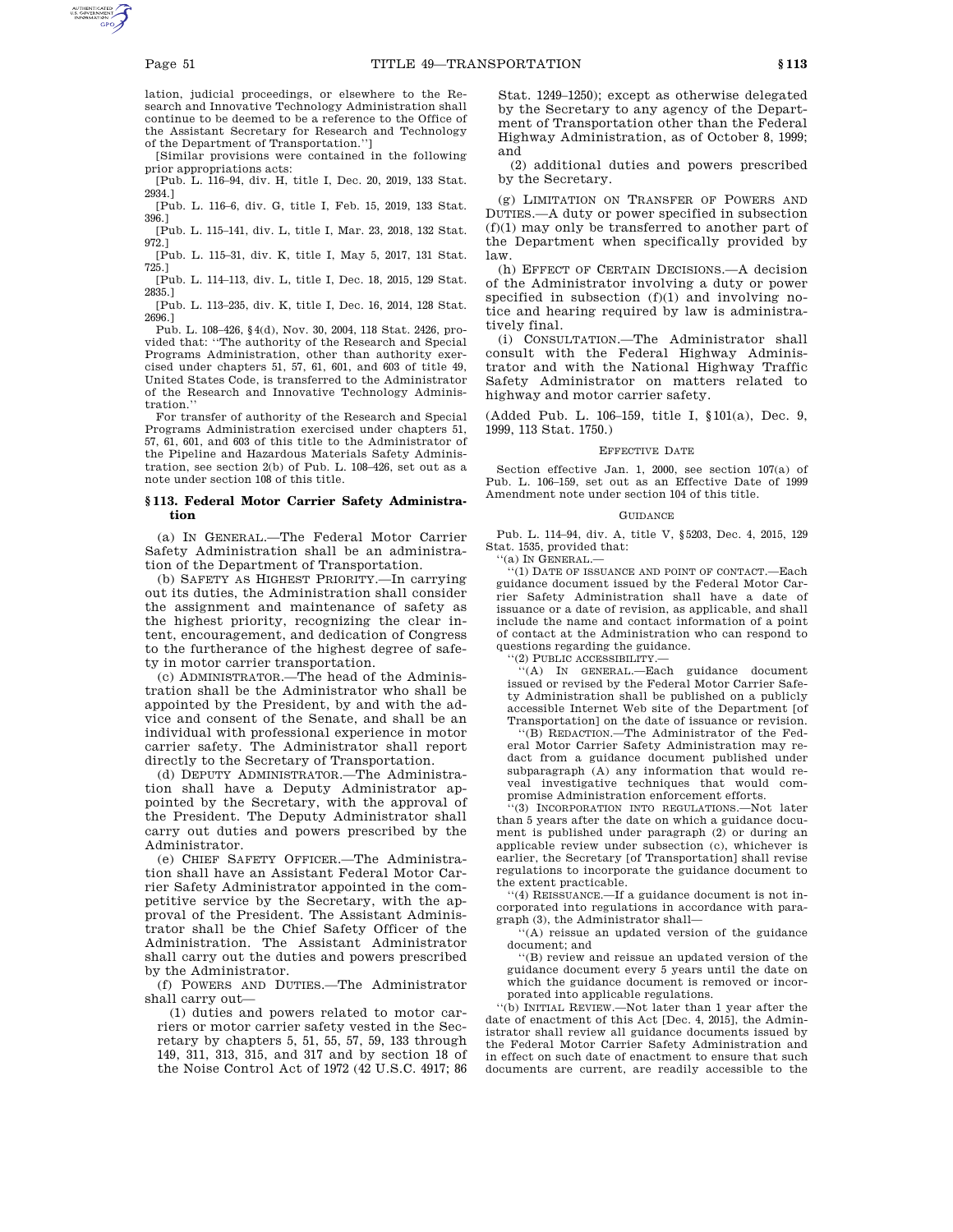public, and meet the standards specified in subparagraphs  $(A)$ ,  $(B)$ , and  $(C)$  of subsection  $(c)(1)$ .

(c) REGULAR REVIEW.

''(1) IN GENERAL.—Subject to paragraph (2), not less than once every 5 years, the Administrator shall conduct a comprehensive review of the guidance documents issued by the Federal Motor Carrier Safety Administration to determine whether such documents are—

''(A) consistent and clear;

''(B) uniformly and consistently enforced; and

''(C) still necessary.

''(2) NOTICE AND COMMENT.—Prior to beginning a review under paragraph (1), the Administrator shall publish in the Federal Register a notice and request for comment that solicits input from stakeholders on which guidance documents should be updated or eliminated.

 $(3)$  REPORT.

''(A) IN GENERAL.—Not later than 60 days after the date on which a review under paragraph (1) is completed, the Administrator shall publish on a publicly accessible Internet Web site of the Department a report detailing the review and a full inventory of the guidance documents of the Administration.

''(B) CONTENTS.—A report under subparagraph (A) shall include a summary of the response of the Administration to comments received under paragraph (2).

''(d) GUIDANCE DOCUMENT DEFINED.—In this section, the term 'guidance document' means a document issued by the Federal Motor Carrier Safety Administration that—

''(1) provides an interpretation of a regulation of the Administration; or

''(2) includes an enforcement policy of the Administration available to the public.

#### **PETITIONS**

Pub. L. 114–94, div. A, title V, §5204, Dec. 4, 2015, 129 Stat. 1536, provided that:

''(a) IN GENERAL.—The Administrator of the Federal Motor Carrier Safety Administration shall—

''(1) publish on a publicly accessible Internet Web site of the Department [of Transportation] a summary of all petitions for regulatory action submitted to the Administration;

''(2) prioritize the petitions submitted based on the likelihood of safety improvements resulting from the regulatory action requested;

'(3) not later than 180 days after the date a summary of a petition is published under paragraph (1), formally respond to such petition by indicating whether the Administrator will accept, deny, or further review the petition;

''(4) prioritize responses to petitions consistent with a petition's potential to reduce crashes, improve enforcement, and reduce unnecessary burdens; and

'(5) not later than 60 days after the date of receipt of a petition, publish on a publicly accessible Internet Web site of the Department an updated inventory of the petitions described in paragraph (1), including any applicable disposition information for those petitions.

''(b) TREATMENT OF MULTIPLE PETITIONS.—The Administrator may treat multiple similar petitions as a single petition for the purposes of subsection (a).

(c) PETITION DEFINED.—In this section, the term 'petition' means a request for—

''(1) a new regulation;

''(2) a regulatory interpretation or clarification; or ''(3) a determination by the Administrator that a regulation should be modified or eliminated because it is—

''(A) no longer—

''(i) consistent and clear;

''(ii) current with the operational realities of the motor carrier industry; or

''(iii) uniformly enforced;

''(B) ineffective; or

''(C) overly burdensome.''

# PRIORITIZING STATUTORY RULEMAKINGS

Pub. L. 114–94, div. A, title V, §5302, Dec. 4, 2015, 129 Stat. 1543, provided that: ''The Administrator of the Federal Motor Carrier Safety Administration shall prioritize the completion of each outstanding rulemaking required by statute before beginning any other rulemaking, unless the Secretary [of Transportation] determines that there is a significant need for such other rulemaking and notifies Congress of such determination.''

## FINDINGS

Pub. L. 106–159, §3, Dec. 9, 1999, 113 Stat. 1749, provided that: ''Congress makes the following findings:

''(1) The current rate, number, and severity of crashes involving motor carriers in the United States are unacceptable.

'(2) The number of Federal and State commercial motor vehicle and operator inspections is insufficient and civil penalties for violators must be utilized to deter future violations.

''(3) The Department of Transportation is failing to meet statutorily mandated deadlines for completing rulemaking proceedings on motor carrier safety and, in some significant safety rulemaking proceedings, including driver hours-of-service regulations, extensive periods have elapsed without progress toward resolution or implementation.

''(4) Too few motor carriers undergo compliance reviews and the Department's data bases and information systems require substantial improvement to enhance the Department's ability to target inspection and enforcement resources toward the most serious safety problems and to improve States' ability to keep dangerous drivers off the roads.

''(5) Additional safety inspectors and inspection facilities are needed in international border areas to ensure that commercial motor vehicles, drivers, and carriers comply with United States safety standards.

''(6) The Department should rigorously avoid conflicts of interest in federally funded research.

''(7) Meaningful measures to improve safety must be implemented expeditiously to prevent increases in motor carrier crashes, injuries, and fatalities.

'(8) Proper use of Federal resources is essential to the Department's ability to improve its research, rulemaking, oversight, and enforcement activities related to commercial motor vehicles, operators, and carriers.''

#### PURPOSES

Pub. L. 106–159, §4, Dec. 9, 1999, 113 Stat. 1749, provided that: ''The purposes of this Act [see Tables for classification] are—

''(1) to improve the administration of the Federal motor carrier safety program and to establish a Federal Motor Carrier Safety Administration in the Department of Transportation; and

''(2) to reduce the number and severity of largetruck involved crashes through more commercial motor vehicle and operator inspections and motor carrier compliance reviews, stronger enforcement measures against violators, expedited completion of rulemaking proceedings, scientifically sound research, and effective commercial driver's license testing, recordkeeping and sanctions.

### SAVINGS PROVISION

Pub. L. 106–159, title I, §106, Dec. 9, 1999, 113 Stat. 1756, provided that:

''(a) TRANSFER OF ASSETS AND PERSONNEL.—Except as otherwise provided in this Act [see Tables for classification] and the amendments made by this Act, those personnel, property, and records employed, used, held, available, or to be made available in connection with a function transferred to the Federal Motor Carrier Safe-